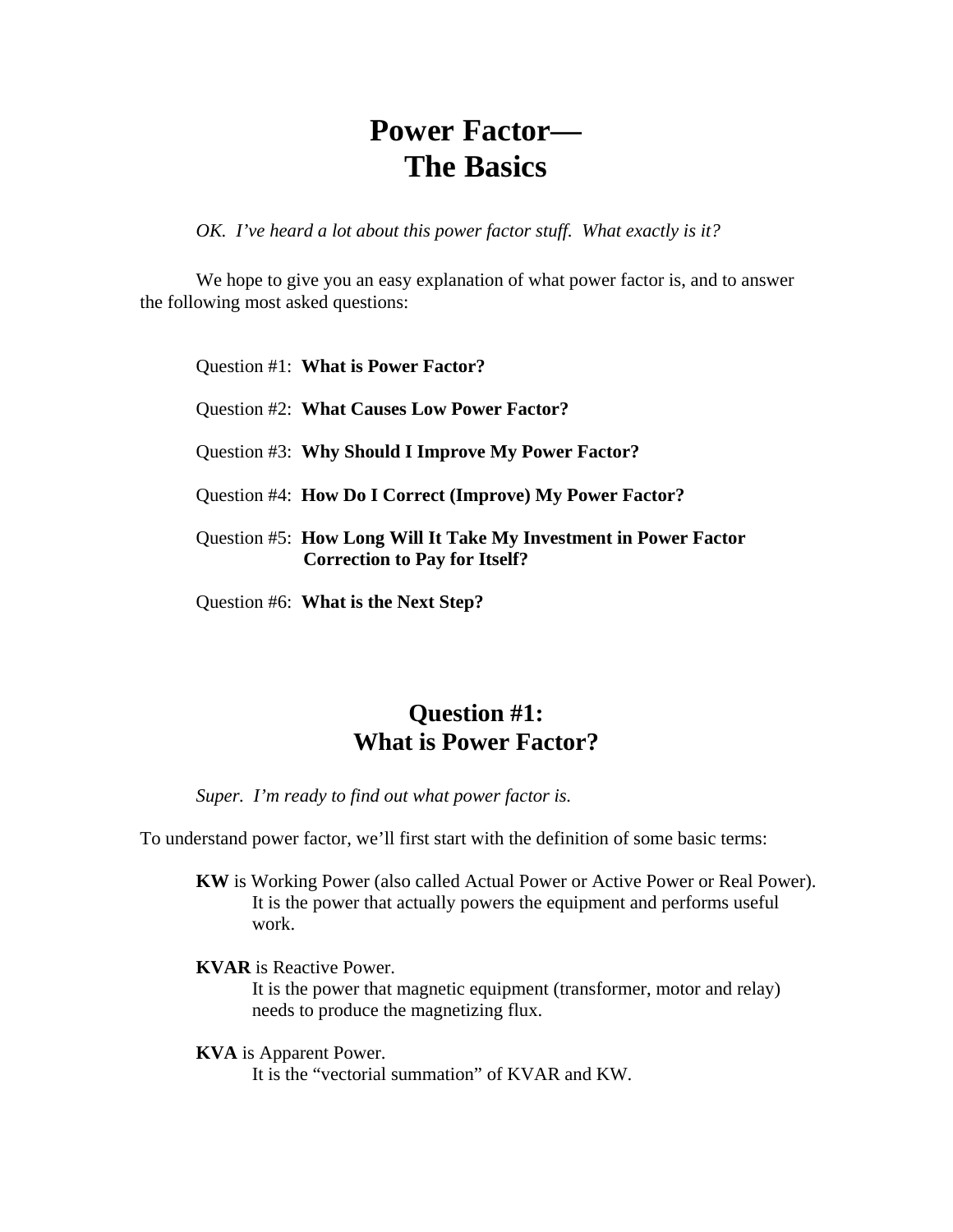Let's look at a simple analogy in order to better understand these terms....

Let's say you are at the ballpark and it is a really hot day. You order up a mug of your favorite brewsky. The thirst-quenching portion of your beer is represented by **KW** (Figure 1).

Unfortunately, life isn't perfect. Along with your ale comes a little bit of foam. (And let's face it...that foam just doesn't quench your thirst.) This foam is represented by **KVAR.** 

The total contents of your mug, **KVA**, is this summation of KW (the beer) and KVAR (the foam).



Figure 1

So, now that we understand some basic terms, we are ready to learn about power factor:

**Power Factor (P.F.)** is the ratio of Working Power to Apparent Power.

$$
P.F. = \frac{KW}{KVA}
$$

Looking at our beer mug analogy above, power factor would be the ratio of beer (KW) to beer plus foam (KVA).

 $P.F. =$  KW  $KW + KVAR$  $. =$  Beer Beer + Foam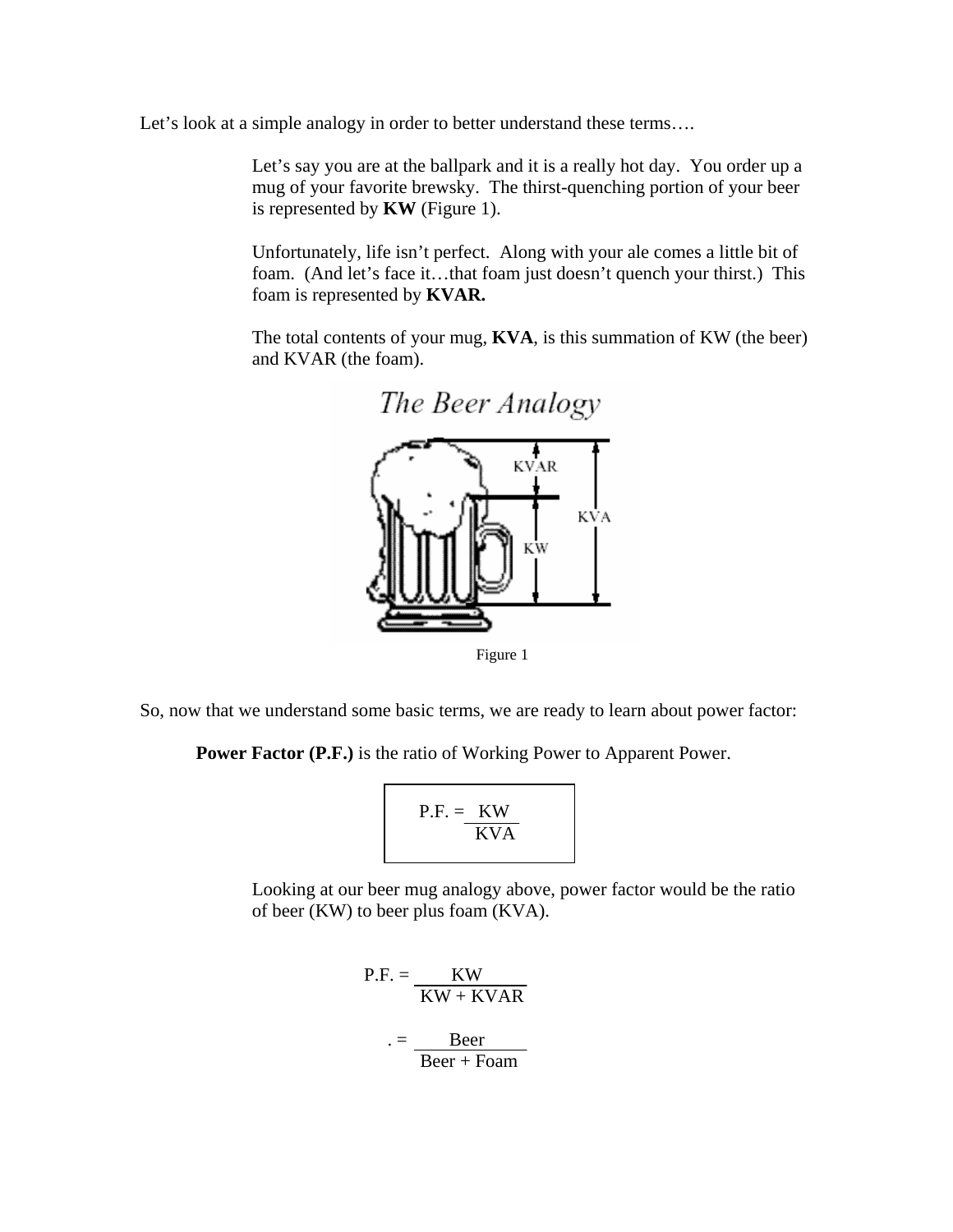Thus, for a given KVA:

- The more foam you have (the higher the percentage of KVAR), the lower your ratio of KW (beer) to KVA (beer plus foam). Thus, the lower your power factor.
- The less foam you have (the lower the percentage of KVAR), the higher your ratio of KW (beer) to KVA (beer plus foam). In fact, as your foam (or KVAR) approaches zero, your power factor approaches 1.0.

Our beer mug analogy is a bit simplistic. In reality, when we calculate KVA, we must determine the "vectorial summation" of KVAR and KW. Therefore, we must go one step further and look at the angle between these vectors.

Let's look at another analogy ......

Mac here is dragging a heavy load (Figure 2). Mac's Working Power (or Actual Power) in the forward direction, where he most wants his load to travel, is **KW**.

Unfortunately, Mac can't drag his load on a perfect horizontal (he would get a tremendous backache), so his shoulder height adds a little Reactive Power, or **KVAR.** 

The Apparent Power Mac is dragging, **KVA**, is this "vectorial summation" of KVAR and KW.



Figure 2

The "Power Triangle" (Figure 3) illustrates this relationship between KW, KVA, KVAR, and Power Factor: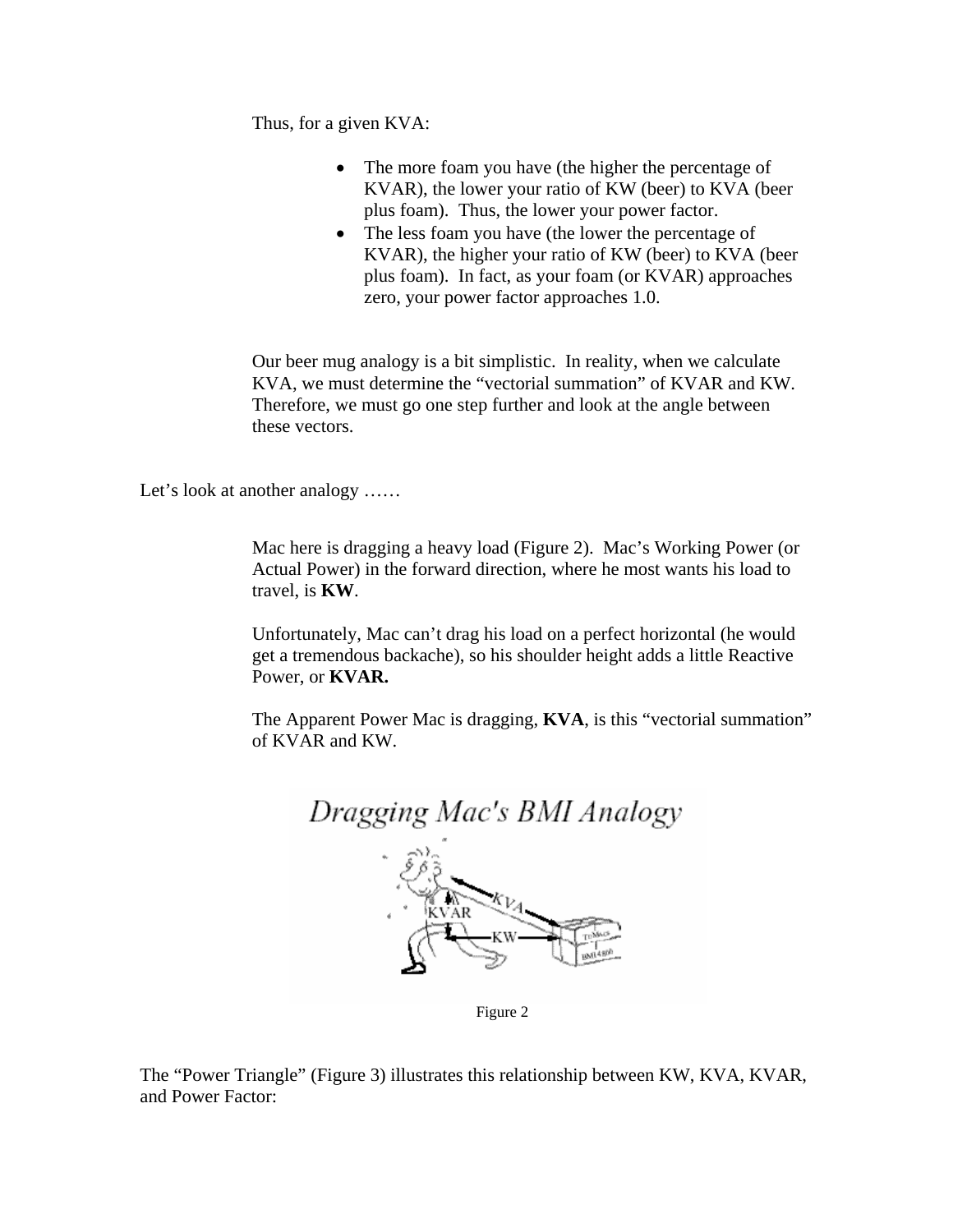

#### Figure 3

Note that...in an ideal world...looking at the beer mug analogy:

- KVAR would be very small (foam would be approaching zero)
- KW and KVA would be almost equal (more beer; less foam)

Similarly…in an ideal world…looking at Mac's heavy load analogy:

- KVAR would be very small (approaching zero)
- KW and KVA would be almost equal (Mac wouldn't have to waste any power along his body height)
- The angle  $\theta$  (formed between KW and KVA) would approach zero
- Cosine  $\theta$  would then approach one
- **Power Factor would approach one**

#### So….

 In order to have an "efficient" system (whether it is the beer mug or Mac dragging a heavy load), we want power factor to be as close to 1.0 as possible.

 Sometimes, however, our electrical distribution has a power factor much less than 1.0. Next, we'll see what causes this.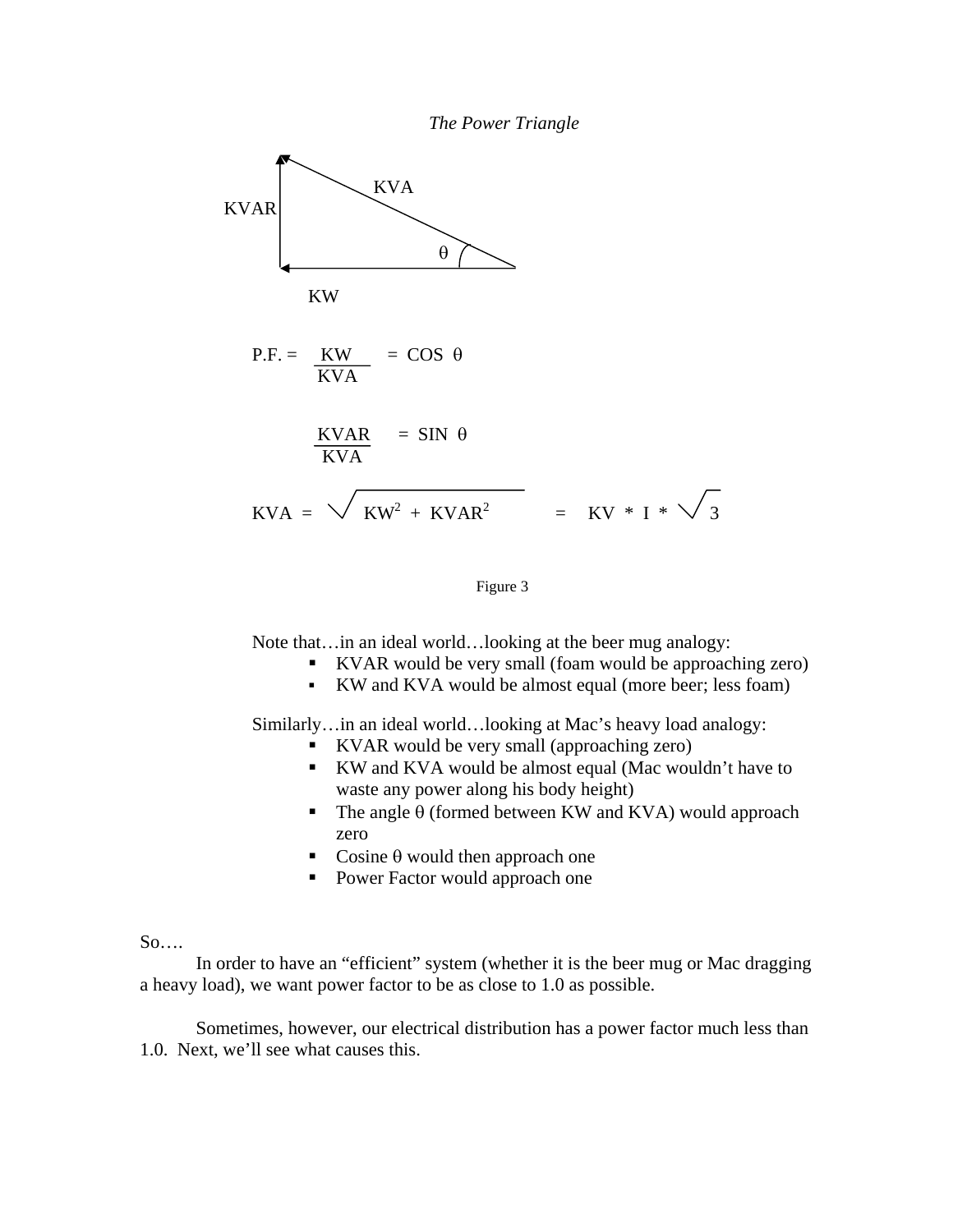### **Question #2: What Causes Low Power Factor?**

 *Great. I now understand what power factor is. But I've been told mine is low. What did I do to cause this?* 

Since power factor is defined as the ratio of KW to KVA, we see that low power factor results when KW is small in relation to KVA. Remembering our beer mug analogy, this would occur when KVAR (foam, or Mac's shoulder height) is large.

What causes a large KVAR in a system? The answer is…**inductive loads.** 

Inductive loads (which are sources of Reactive Power) include:

- **Transformers**
- **Induction motors**
- **Induction generators (wind mill generators)**
- **High intensity discharge (HID) lighting**

These inductive loads constitute a major portion of the power consumed in industrial complexes.

Reactive power (KVAR) required by inductive loads increases the amount of apparent power (KVA) in your distribution system (Figure 4). This increase in reactive and apparent power results in a larger angle  $\theta$  (measured between KW and KVA). Recall that, as  $θ$  increases, cosine  $θ$  (or power factor) decreases.



Figure 4

So, inductive loads (with large KVAR) result in low power factor.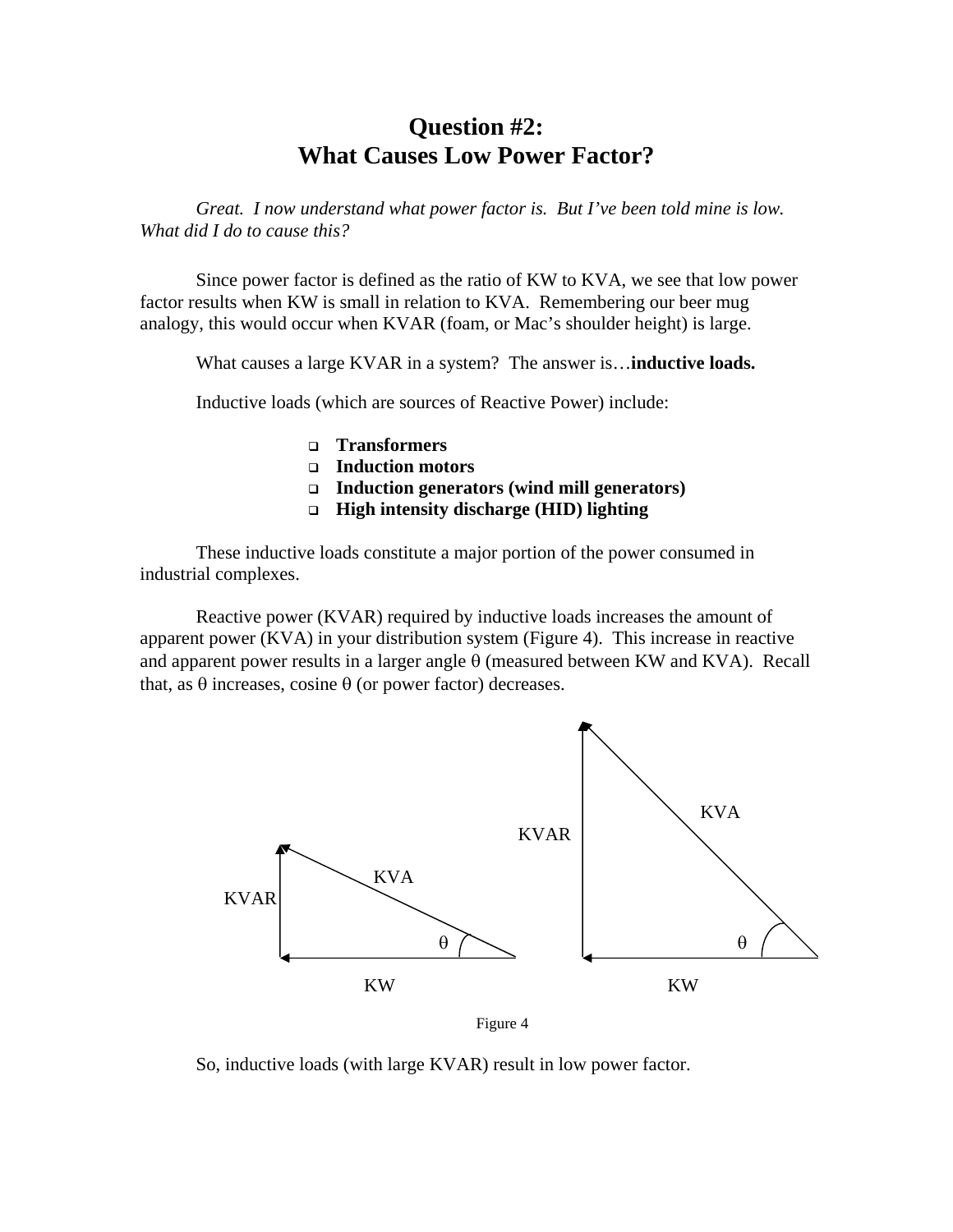## **Question #3: Why Should I Improve My Power Factor?**

*Okay. So I've got inductive loads at my facility that are causing my power factor to be low. Why should I want to improve it?* 

You want to improve your power factor for several different reasons. Some of the benefits of improving your power factor include:

#### 1) **Lower utility fees** by:

a. Reducing peak KW billing demand

Recall that inductive loads, which require reactive power, caused your low power factor. This increase in required reactive power (KVAR) causes an increase in required apparent power (KVA), which is what the utility is supplying.

So, a facility's low power factor causes the utility to have to increase its generation and transmission capacity in order to handle this extra demand.

By raising your power factor, you use less KVAR. This results in less KW, which equates to a dollar savings from the utility.

b. Eliminating the power factor penalty

Utilities usually charge customers an additional fee when their power factor is less than 0.95. (In fact, some utilities are not obligated to deliver electricity to their customer at any time the customer's power factor falls below 0.85.) Thus, you can avoid this additional fee by increasing your power factor.

### 2) **Increased system capacity** and **reduced system losses** in your electrical system

By adding capacitors (KVAR generators) to the system, the power factor is improved and the KW capacity of the system is increased.

For example, a 1,000 KVA transformer with an 80% power factor provides 800 KW (600 KVAR) of power to the main bus.

1000 KVA =  $\sqrt{(800 \text{ KW})^2 + ( ? \text{ KVAR})^2}$ 

 $KVAR = 600$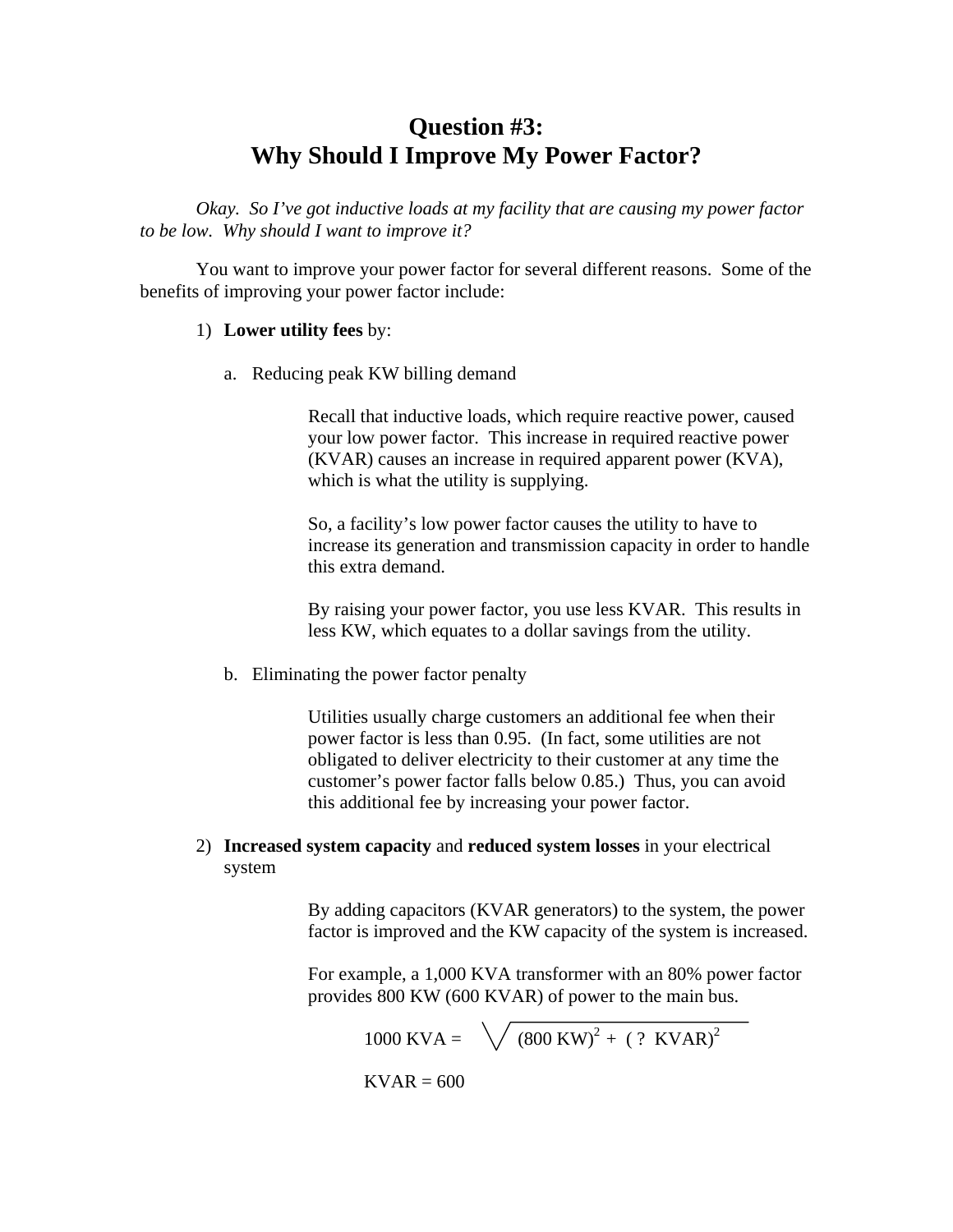By increasing the power factor to 90%, more KW can be supplied for the same amount of KVA.

$$
1000 \text{ KVA} = \sqrt{(900 \text{ KW})^2 + ( ? \text{ KVAR})^2}
$$
  
KVAR = 436

The KW capacity of the system increases to 900 KW and the utility supplies only 436 KVAR.

Uncorrected power factor causes power system losses in your distribution system. By improving your power factor, these losses can be reduced. With the current rise in the cost of energy, increased facility efficiency is very desirable. And with lower system losses, you are also able to add additional load to your system.

### **3) Increased voltage level** in your electrical system and **cooler, more efficient motors**

As mentioned above, uncorrected power factor causes power system losses in your distribution system. As power losses increase, you may experience voltage drops. Excessive voltage drops can cause overheating and premature failure of motors and other inductive equipment.

So, by raising your power factor, you will minimize these voltage drops along feeder cables and avoid related problems. Your motors will run cooler and be more efficient, with a slight increase in capacity and starting torque.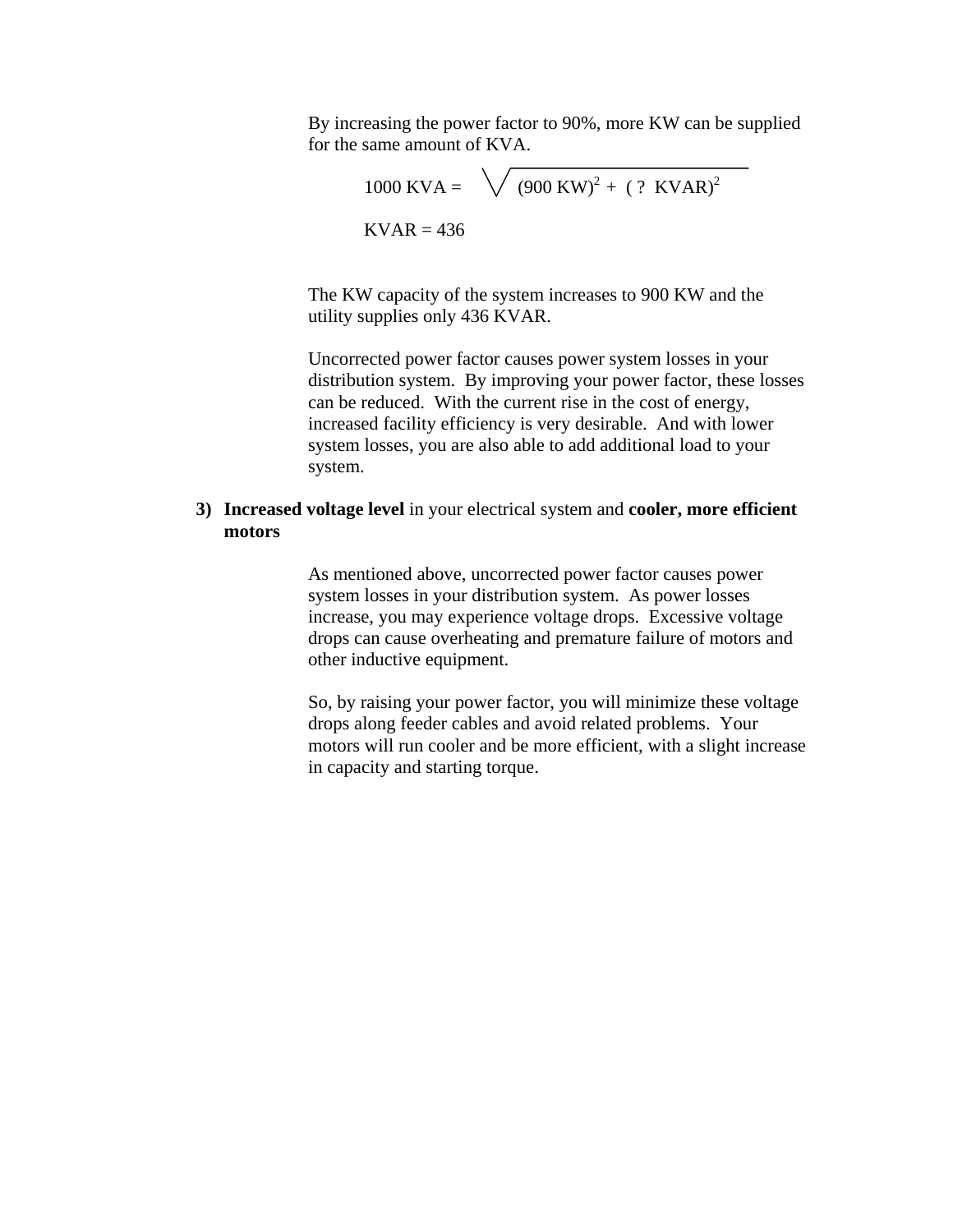# **Question #4 How Do I Correct (Improve) My Power Factor?**

*All right. You've convinced me. I sure would like to save some money on my power bill and extend the life of my motors. But how do I go about improving (i.e., increasing) my power factor?*

We have seen that **sources of Reactive Power** (inductive loads) decrease power factor:

- **Transformers**
- **Induction motors**
- **Induction generators (wind mill generators)**
- **High intensity discharge (HID) lighting**

Similarly, **consumers of Reactive Power** increase power factor:

- **Capacitors**
- **Synchronous generators (utility and emergency)**
- **Synchronous motors**

Thus, it comes as no surprise that one way to increase power factor is to add capacitors to the system. This--and other ways of increasing power factor--are listed below:

#### 1) **Installing capacitors (KVAR Generators)**

Installing capacitors decreases the magnitude of reactive power (KVAR or foam), thus increasing your power factor. Here is how it works (Figure 5)…

> Reactive power (KVARS), caused by inductive loads, always acts at a 90-degree angle to working power (KW).



Figure 5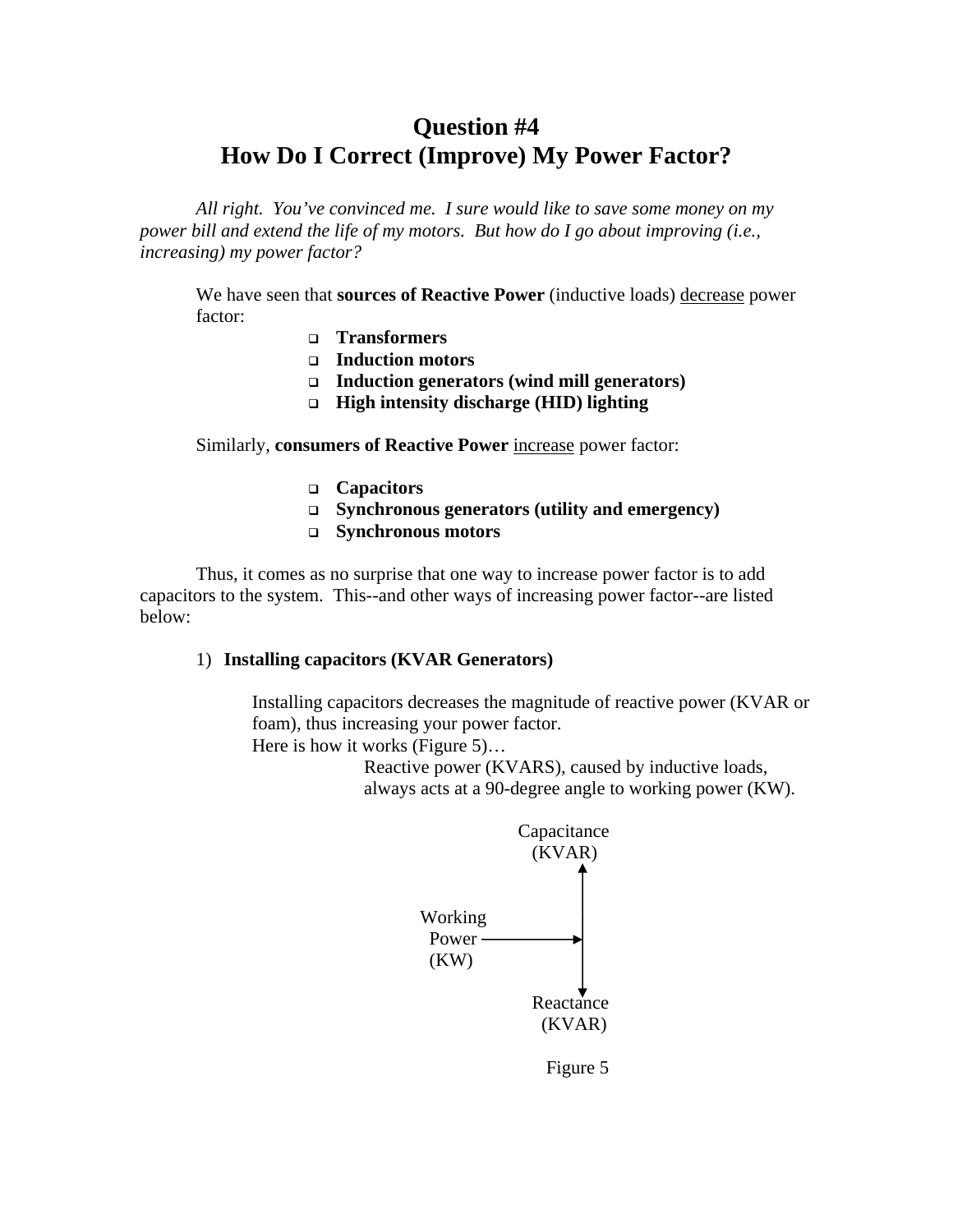Inductance and capacitance react 180 degrees to each other. Capacitors store KVARS and release energy opposing the reactive energy caused by the inductor.

The presence of both a capacitor and inductor in the same circuit results in the continuous alternating transfer of energy between the two.

Thus, when the circuit is balanced, all the energy released by the inductor is absorbed by the capacitor.

Following is an example of how a capacitor cancels out the effect of an inductive load….

#### 2) **Minimizing operation of idling or lightly loaded motors.**

We already talked about the fact that low power factor is caused by the presence of induction motors. But, more specifically, low power factor is caused by running induction motors lightly loaded.

### 3) **Avoiding operation of equipment above its rated voltage.**

#### 4) **Replacing standard motors as they burn out with energy-efficient motors.**

Even with energy-efficient motors, power factor is significantly affected by variations in load. A motor must be operated near its rated load in order to realize the benefits of a high power factor design.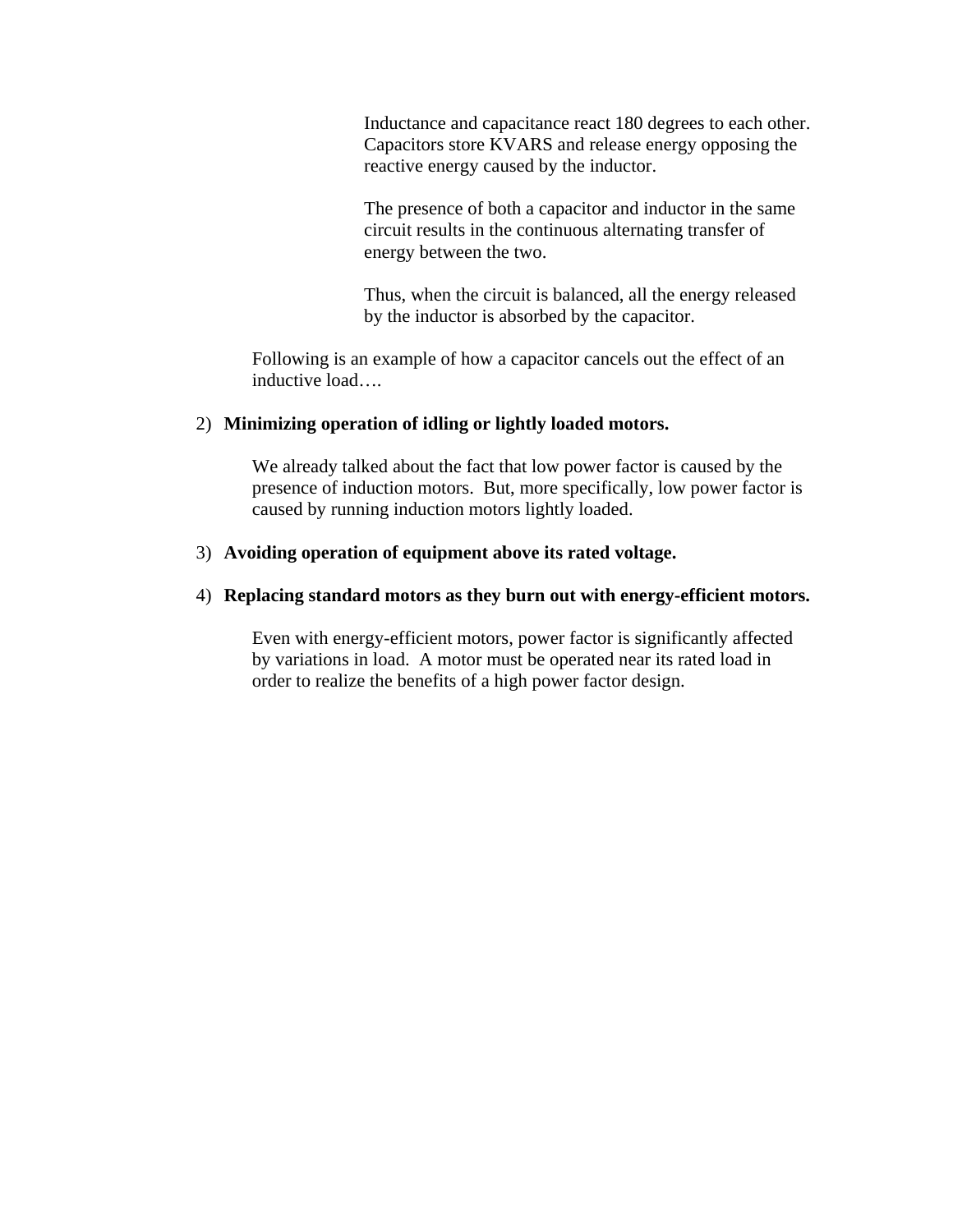# **Question #5 How Long Will It Take my Investment in Power Factor Correction to Pay for Itself?**

*Super, I've learned that by installing capacitors at my facility, I can improve my power factor. But buying capacitors costs money. How long will it take for the reduction in my power bill to pay for the cost of the capacitors?* 

A calculation can be run to determine when this payoff will be. As an example, assume that a portion of your facility can be modeled as in Figure 6 below. Your current power factor is 0.65.

Following are the parameters for your original system:

- 163 KW load
- 730 hours per month
- 480 Volt, 3 phase service
- 5% system losses
- Load  $PF = 65\%$
- PSE Rate Schedule:
	- Energy Rate  $= $4.08$  per KWH
	- Demand Charge  $= $2.16$  per KW
	- PF Penalty =  $$0.15$  per KVARH



Figure 6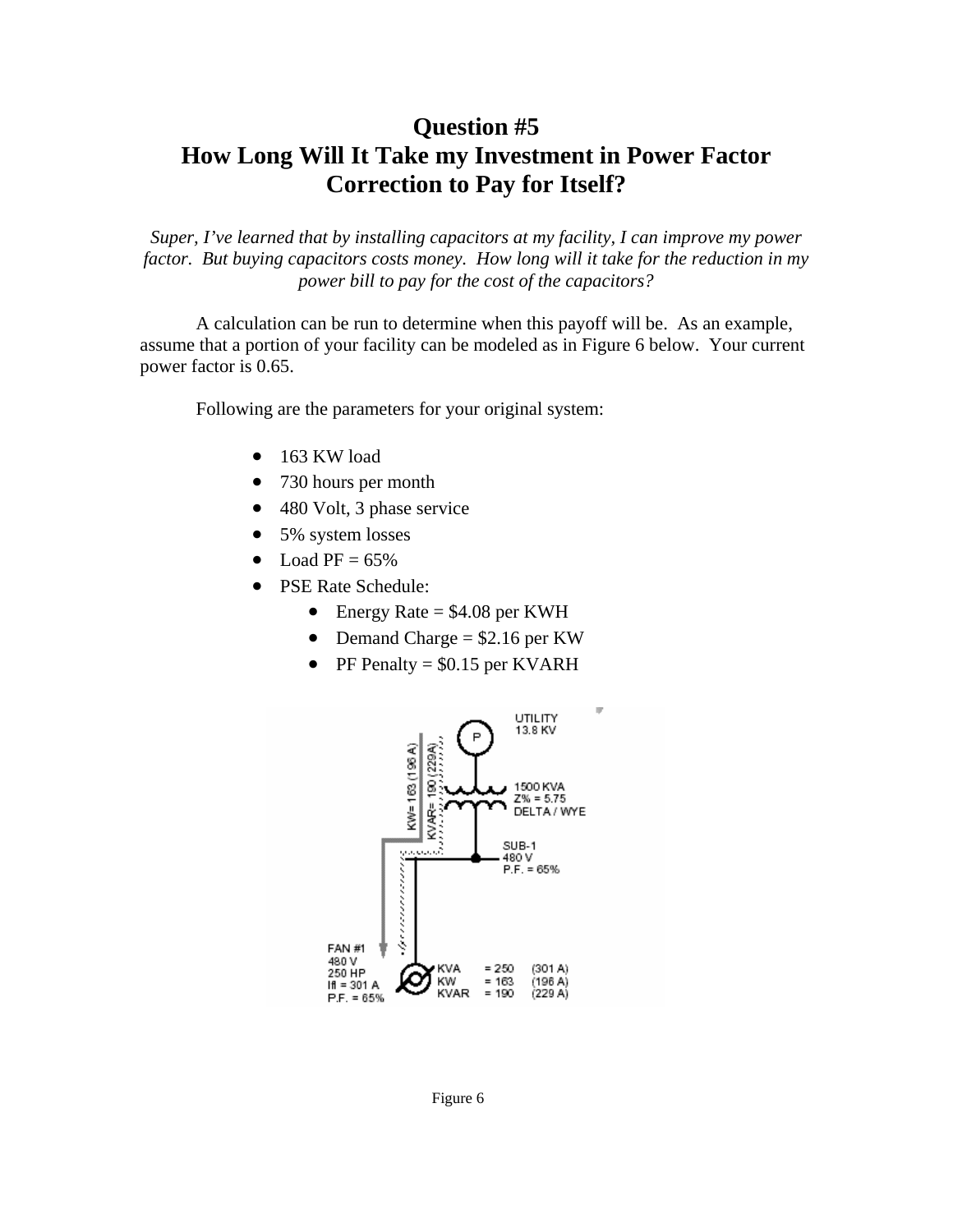We'll calculate the total amount the utility charges you every month as follows:

First, we'll calculate your **energy usage:** 

163 KW X 730 Hours/Month X \$4.08/KWH = \$4,854.79/Month

Next, we'll calculate your **demand charge:** 

163 KW X \$2.16/KW = \$352.08/Month

Finally, we'll calculate your **Power Factor Penalty:** 

190 KVAR X 730 Hours/Month X \$0.15/KVARH = \$208/Month

Now, let's say that you decide to install a capacitor bank (Figure 7). The 190 KVAR from the capacitor cancels out the 190 KVAR from the inductive motor. Your power factor is now 1.0.

Following are your parameters for your system with capacitors:

• Corrected  $PF = 1.0$ 



Figure 7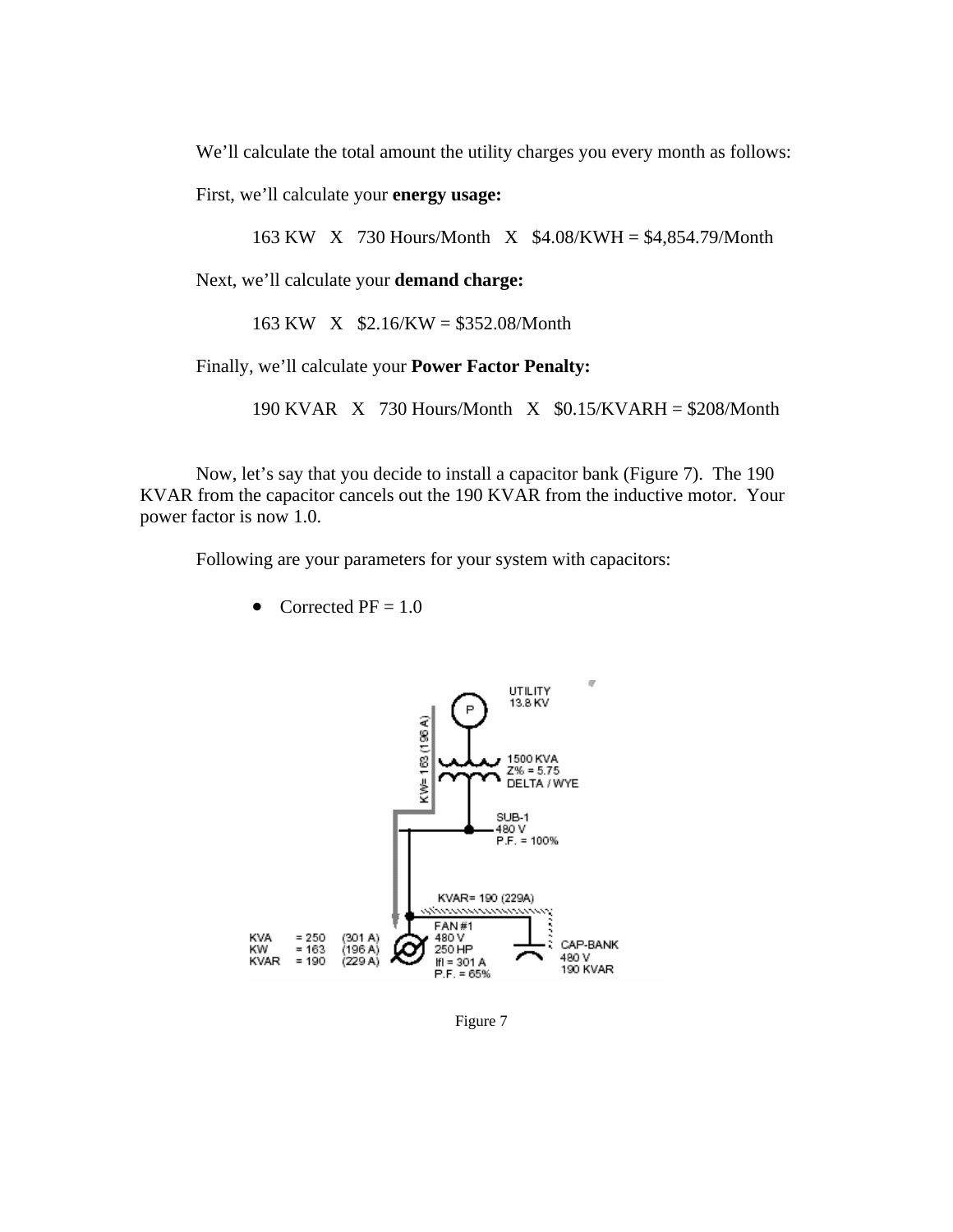You can calculate your loss reduction:

Loss Reduction =  $1-(0.65^2 / 1.00^2) = 0.58$ 

Therefore, your system loss reduction will be as follows:

 $0.58$  X  $0.05$  (losses) = 0.029 System Loss Reduction

Your total KW load will be reduced as follows:

 $163$  KW X  $0.029 = 4.7$  KW

Now we can calculate your savings in **energy usage:** 

4.7 KW  $\ X 730$  Hours/Month  $\ X$  \$4.08/KWH = \$141.00/Month

Next, we'll calculate your savings in **demand charge:** 

4.7 KW X \$2.16/KW = \$10.15/Month

Finally, remember that your **Power Factor Penalty** is zero.

Let's calculate how long it will take for this capacitor bank to pay for itself.

• Capacitor Cost =  $$30.00/KVAR$ 

Your savings per month are as follows:

- ♦ \$141.00 Energy Usage
- ♦ \$ 10.15 Demand Charge
- ♦ \$208.00 PF Penalty Charge \$359.15 Total

Your payback will be at the following time:

\$30.00/KVAR X 190 KVAR/\$359/Month = 16 Months

Installation of your capacitors will pay for themselves in 16 months.